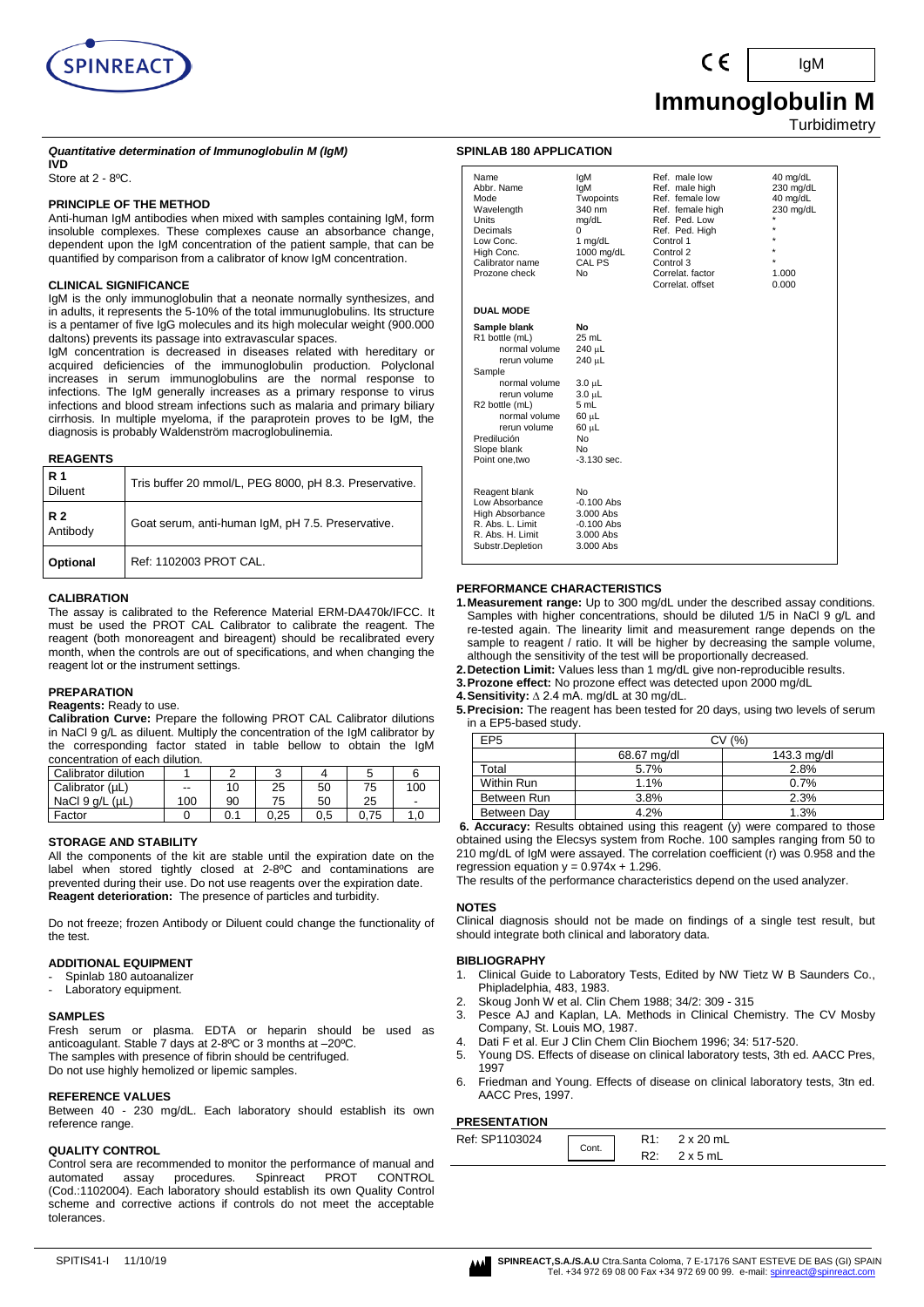

 **Inmunoglobulina M**

Turbidimetría

IgM

#### *Determinación cuantitativa de Inmunoglobulina M (IgM)* **IVD**

Conservar a 2-8ºC

#### **PRINCIPIO DEL METODO**

Los anticuerpos anti-IgM forman compuestos insolubles cuando se combinan con la IgM de la muestra del paciente, ocasionando un cambio de absorbancia proporcional a la concentración de IgM en la muestra, y que puede ser cuantificada por comparación con un calibrador de IgM de concentración conocida.

#### **SIGNIFICADO CLINICO**

La IgM es la única inmunoglobulina que sintetiza el recién nacido. En adultos representa el 5-10% del total de inmunoglobulinas. Su estructura es pentamérica y su elevado peso molecular (900.000 daltons) evita su paso a espacios extravasculares.

Su concentración se halla disminuida en enfermedades relacionadas con deficiencias hereditarias o adquiridas de la producción de adquiridas de la producción de inmunoglobulinas.

La respuesta normal a las infecciones consiste en aumentar la producción de inmunoglobulinas. La IgM generalmente aumenta en infecciones víricas e infecciones del torrente circulatorio como la malaria y la cirrosis biliar primaria. En caso de mieloma múltiple, si la paraproteína es una IgM, probablemente se trata de una macroglobulinemia de Waldenström. Las crioglobulinemias de origen monoclonal, son generalmente debidas a IgM.

#### **REACTIVOS**

| l R 1      | Tampón tris 20 mmol/L, PEG 8000, pH, 8,3. |
|------------|-------------------------------------------|
| Diluyente  | Conservante.                              |
| <b>R2</b>  | Suero de cabra, anti-IgM humana, pH 7,5.  |
| Anticuerpo | Conservante.                              |
| Opcional   | Ref: 1102003 PROT CAL.                    |

#### **CALIBRACIÓN**

El ensayo está calibrado frente al Material de Referencia ERM-DA470k/IFCC. Debe utilizarse el Calibrador PROT CAL para la Calibración. El reactivo (tanto monoreactivo como bireactivo) se debe recalibrar cada mes, cuando los controles están fuera de especificaciones, y cuando el lote de reactivo o la configuración del instrumento cambia.

#### **PREPARACION**

**Reactivos:** Listos para el uso.

**Curva de Calibración:** Preparar las siguientes diluciones del Calibrador PROT CAL en NaCl 9 g/L como diluyente. Para obtener las concentraciones de cada dilución de IgM, multiplicar la concentración de IgM del calibrador por el factor correspondiente indicado en la tabla:

| Dilución calibrador     |     |    |      |     |    |     |
|-------------------------|-----|----|------|-----|----|-----|
| Calibrador (µL)         | --  |    | 25   | 50  | 75 | 100 |
| NaCl $9$ q/L ( $\mu$ L) | 100 | 90 | 75   | 50  | 25 | -   |
| Factor                  |     |    | 0.25 | 0.5 |    |     |

#### **CONSERVACION Y ESTABILIDAD**

Todos los componentes del kit son estables hasta la fecha de caducidad cuando se mantienen los viales bien cerrados a 2-8ºC y se evita la contaminación durante su uso. No utilizar reactivos que hayan sobrepasado la fecha de caducidad.

**Indicadores de deterioro**: Presencia de partículas y turbidez.

No congelar; la congelación del Anticuerpo o Diluyente puede afectar la funcionalidad de los mismos.

#### **MATERIAL ADICIONAL**

- Autoanalizador Spinlab 180
- Equipamiento habitual de laboratorio.

#### **MUESTRAS**

Suero o plasma fresco, recogido con heparina o EDTA como anticoagulantes. Estable 7 días a 2-8ºC o 3 meses a -20ºC. Las muestras con restos de fibrina deben ser centrifugadas. No utilizar muestras altamente hemolizadas o lipémicas.

#### **VALORES DE REFERENCIA**

Entre 40 - 230 mg/dL. Es recomendable que cada laboratorio establezca sus propios valores de referencia.

#### **CONTROL DE CALIDAD**

Se recomienda utilizar sueros control para controlar los ensayos tanto en procedimiento manual como en automático. Spinreact dispone del PROT CONTROL Ref: 1102004.

Cada laboratorio debería establecer su propio Control de Calidad y establecer correcciones en el caso de que los controles no cumplan con las tolerancias exigidas.

| Nombre                | lgM                | Ref. Hombre Inf.  | 40 mg/dL  |
|-----------------------|--------------------|-------------------|-----------|
| Nombre abreviado      | lgM                | Ref. Hombre Sup.  | 230 mg/dL |
| Modo                  | Twopoint           | Ref. Mujer Inf.   | 40 mg/dL  |
| Long. ondas           | 340 nm             | Ref. Mujer Sup.   | 230 mg/dL |
| Unidades              | mg/dL              | Ref. Ped. Inf.    |           |
| <b>Decimales</b>      | 0                  | Ref. Ped. Sup.    | ×.        |
| Conc. Inferior        | 1 mg/dL            | Control 1         |           |
| Conc. Superior        | 1000 mg/dL         | Control 2         |           |
| Calibrador            | CAL PS             | Control 3         |           |
| Chequeo prozona       | No                 | Factor correl.    | 1.000     |
|                       |                    | Offset de correl. | 0.000     |
| <b>MODO DUAL</b>      |                    |                   |           |
| <b>Blanco muestra</b> | No                 |                   |           |
| Frasco R1 (mL)        | 25 mL              |                   |           |
| Vol. normal           | 240 µL             |                   |           |
| Vol. repet.           | 240 µL             |                   |           |
| Muestra               |                    |                   |           |
| Vol. normal           | $3.0 \mu L$        |                   |           |
| Vol. repet.           | 3.0 <sub>µ</sub> L |                   |           |
| Frasco R2 (mL)        | 5 mL               |                   |           |
| Vol. normal           | 60 µL              |                   |           |
| Vol. repet.           | 60 µL              |                   |           |
| Predilución           | No                 |                   |           |
| Pendiente Blco.       | No                 |                   |           |
| 1er,2º punto          | $-3.130$ sec.      |                   |           |
| Blanco reactivo       | No                 |                   |           |
| Absorbancia inf.      | $-0.100$ Abs       |                   |           |
| Absorbancia sup.      | 3.000 Abs          |                   |           |
| Lim.Inf. Abs. React.  | $-0.100$ Abs       |                   |           |
| Lim.Sup. Abs. React.  | 3.000 Abs          |                   |           |
| Agotam. sustrato      | 3.000 Abs          |                   |           |

#### **CARACTERISTICAS DEL METODO**

**1.Rango de medida:** hasta 300 mg/dL en las condiciones descritas del ensayo. Las muestras con valores superiores deben diluirse 1/5 con NaCl 9 g/L y ensayarse de nuevo. El intervalo de medida depende de la relación muestra/reactivo. Disminuyendo el volumen de muestra, se aumenta el límite superior del intervalo de medida, aunque se reduce la sensibilidad.

- **2.Límite de detección:** valores por debajo de 1 mg/dL dan lugar a resultados poco reproducibles.
- **3.Sensibilidad:** Δ 2,4 mA / mg/dL (30 mg/dL).
- **4.Efecto prozona:** No se observa hasta valores de > 2000 mg/dL.
- **5.Precisión:** El reactivo ha sido probado durante 20 días con dos niveles diferentes de suero en un estudio basado en las normas EP5 (NCCLS).

| EP <sub>5</sub> | (% )        |             |  |  |  |
|-----------------|-------------|-------------|--|--|--|
|                 | 68.67 mg/dl | 143.3 mg/dl |  |  |  |
| Total           | 5.7%        | 2.8%        |  |  |  |
| Within Run      | 1.1%        | 0.7%        |  |  |  |
| Between Run     | 3.8%        | 2.3%        |  |  |  |
| Between Day     | 4.2%        | 1.3%        |  |  |  |

**6. Exactitud:** El comportamiento de este método (y) se comparó con el método Elecsys de Roche. 100 muestras de concentraciones de IgM entre 50 y 210 mg/dL fueron analizadas con ambos métodos. El coeficiente de regresión fue de 0,958 y la ecuación de la recta de regresión y =  $0,974x + 1,296$ .

#### **NOTAS**

El diagnóstico clínico no debe realizarse únicamente con los resultados de un único ensayo, sino que debe considerarse al mismo tiempo los datos clínicos del paciente.

#### **BIBLIOGRAFIA**

- 1. Clinical Guide to Laboratory Tests, Edited by NW Tietz W B Saunders Co., Phipladelphia, 483, 1983.
- 2. Skoug Jonh W et al. Clin Chem 1988; 34/2: 309 315
- 3. Pesce AJ and Kaplan, LA. Methods in Clinical Chemistry. The CV Mosby Company, St. Louis MO, 1987.
- 4. Dati F et al. Eur J Clin Chem Clin Biochem 1996; 34: 517-520.
- 5. Young DS.Effects of disease on clinical laboratory tests, 3th ed. AACC Pres, 1997
- 6. Friedman and Young. Effects of disease on clinical laboratory tests, 3tn ed. AACC Pres, 1997.

# **PRESENTACION**

| .              |       |     |                  |
|----------------|-------|-----|------------------|
| Ref: SP1103024 | Cont. |     | $2 \times 20$ mL |
|                |       | R2: | $2 \times 5$ mL  |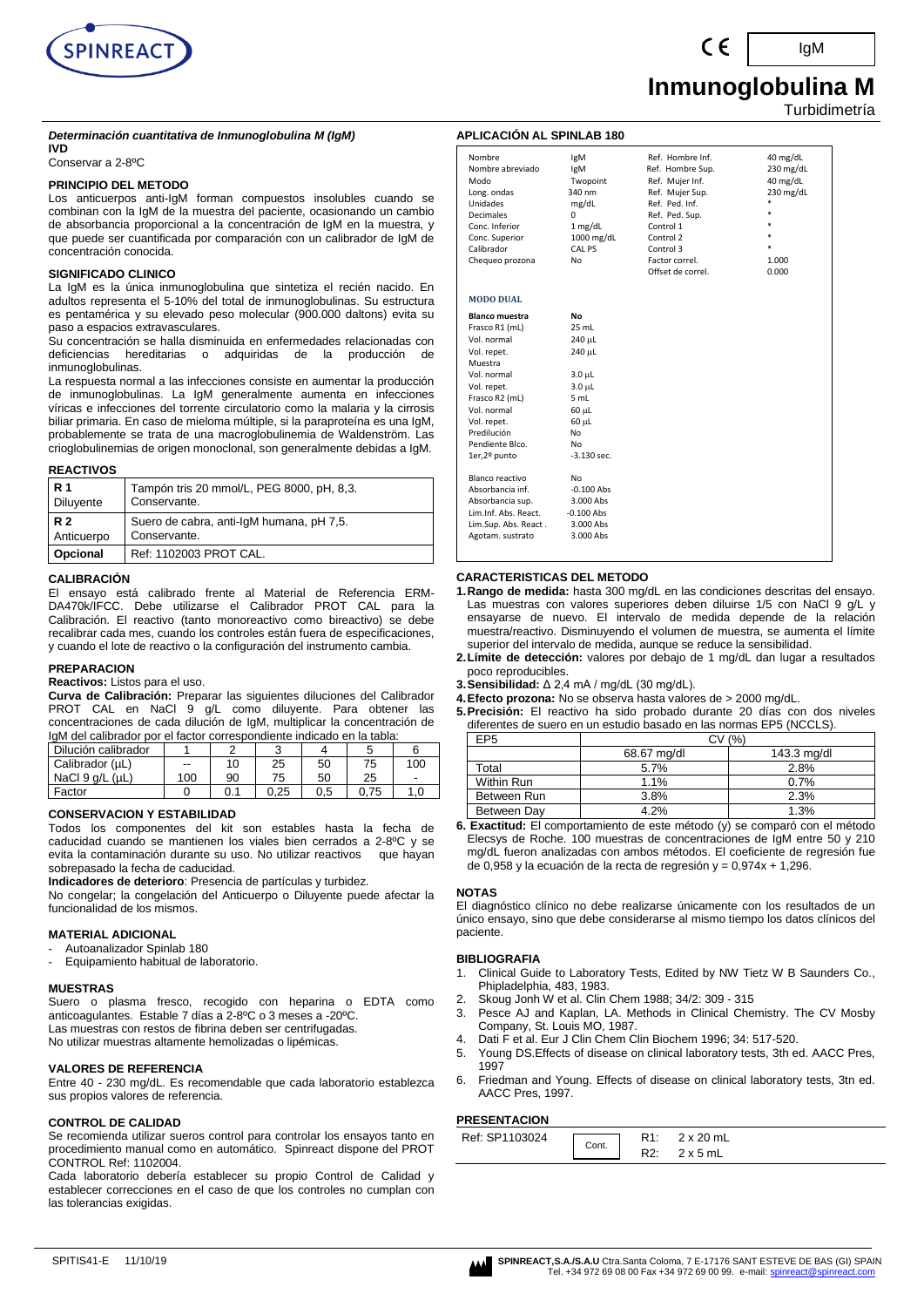

## *Détermination quantitative d'immunoglobuline M (IgM)* **IVD**

Conserver à 2 - 8ºC.

#### **USAGE RECOMMANDÉ**

Essai turbidimétrique pour quantifier l'IgM en sérum ou plasma humain.

#### **PRINCIPE DE LA MÉTHODE**

Les anticorps anti-IgM forment des composés insolubles quand ils sont associés avec l'IgM de l'échantillon du patient, occasionnant un changement d'absorbance proportionnel à la concentration d'IgM dans l'échantillon, et qui peut être quantifiée par comparaison avec un calibreur d'IgM de concentration connue.

#### **SIGNIFICATION CLINIQUE**

L'IgM est la seule immunoglobuline synthétisée par le nouveau-né. Chez les adultes elle représente 5-10% du total des immunoglobulines. Sa structure est pentamérique et son poids moléculaire élevé (900 000 daltons) évite son passage dans des espaces extravasculaires.

Sa concentration est diminuée dans des maladies liées avec des déficiences héréditaires ou acquises de la production d'immunoglobulines.

La réponse normale aux infections consiste à augmenter la production d'immunoglobulines. L'IgM augmente généralement dans les infections virales du flux sanguin telles que la malaria et la cirrhose biliaire primaire. En cas de myélome multiple, si la paraprotéine est une IgM, il s'agit probablement d'une macroglobulinémie de Waldenström. Les crioglobulinémies d'origine monoclonale, sont généralement dues à l'IgM.

#### **RÉACTIFS**

#### **ÉTALONNAGE**

L'essai est étalonné par rapport au matériel de référence ERM-DA470k/IFCC. Pour l'étalonnage il faut utiliser le calibreur PROT CAL. Le réactif (aussi bien monoréactif que biréactif) doit être recalibré tous les mois, quand les contrôles sont en dehors des spécifications, et quand le lot de réactif ou la configuration de l'instrument change.

# **PRÉPARATION**

**Réactifs :** Prêts à l'usage.

Courbe d'étalonnage: Préparer les dilutions suivantes du Calibrateur IgM dans NaCl 9 g/L. Pour la concentration de chaque dilution de IgM, multiplier le concentration du calibrateur par le facteur correspondant indiqué dans le tableau:

| Dilution calibrateur    |     |    |      |     |      |     |
|-------------------------|-----|----|------|-----|------|-----|
| Calibrateur (µL)        | $-$ | 10 | 25   | 50  | 75   | 100 |
| NaCl $9$ q/L ( $\mu$ L) | 100 | 90 | 75   | 50  | 25   | -   |
| Facteur                 |     |    | 0.25 | 0.5 | 0.75 |     |

#### **CONSERVATION ET STABILITÉ**

Tous les composants du kit sont stables jusqu'à la date d'expiration quand les flacons sont gardés bien fermés à 2-8ºC, et que la contamination est évitée au cours de leur utilisation. Ne pas utiliser de réactifs qui ont dépassé la date d'expiration.

**Indicateurs de détérioration :** La présence de particules et de turbidité. Ne pas congeler, la congélation de l'anticorps ou du diluant peut affecter leur fonctionnalité.

## **MATÉRIEL SUPPLÉMENTAIRE**

Auto-analyseur SPINLAB 180.

Equipement classique de laboratoire.

#### **ÉCHANTILLONS**

Sérum ou plasma frais, recueilli avec héparine ou EDTA comme anticoagulants. Stable 7 jours à 2-8°C ou 3 mois à -20°C. Les échantillons avec des restes de fibrine doivent être centrifugés.

Ne pas utiliser d'échantillons fortement hémolysés ou lypémiques.

#### **VALEURS DE RÉFÉRENCE**

Entre 40 – 230 mg/dL. Chaque laboratoire devrait établir ses propres valeurs de référence.

#### **CONTRÔLE DE QUALITÉ**

Il est recommandé d'utiliser des sérums de contrôle, afin de contrôler les essais aussi bien lors de procédures manuelles qu'automatiques. Spinreact dispose du PROT CONTROL cod : 1102004.

Chaque laboratoire doit établir son propre Contrôle de Qualité et des corrections en cas de non-conformité des contrôles en termes de tolérances exigées.

**Turbidimétrie** 

#### **APPLICATION AU SPINLAB**

| Name                          | IgM                           | Ref. male low          | $40 \text{ mg/dL}$  |
|-------------------------------|-------------------------------|------------------------|---------------------|
| Abbr. Name                    | IgM                           | Ref. male high         | $230 \text{ mg/dL}$ |
| Mode                          | Twopoints                     | Ref. female low        | $40 \text{ mg/dL}$  |
| Wavelength                    | 340 nm                        | Ref. female high       | $230$ mg/dL<br>冰    |
| Units<br>Decimals             | mg/dL                         | Ref. Ped. Low          | 永                   |
|                               | 0                             | Ref. Ped. High         | $\pm$               |
| Low Conc.                     | $1 \text{ mg/dL}$             | Control 1<br>Control 2 | ×.                  |
| High Conc.<br>Calibrator name | $1000$ mg/dL<br><b>CAL PS</b> | Control 3              | $\frac{1}{2\pi}$    |
| Prozone check                 | N <sub>0</sub>                | Correlat. factor       | 1.000               |
|                               |                               | Correlat. offset       | 0.000               |
|                               |                               |                        |                     |
| <b>DUAL MODE</b>              |                               |                        |                     |
| Sample blank                  | N <sub>o</sub>                |                        |                     |
| R1 bottle (mL)                | $25$ mL                       |                        |                     |
| normal volume                 | 240 µL                        |                        |                     |
| rerun volume                  | 240 µL                        |                        |                     |
| Sample                        |                               |                        |                     |
| normal volume                 | $3.0 \mu L$                   |                        |                     |
| rerun volume                  | $3.0 \mu L$                   |                        |                     |
| R <sub>2</sub> bottle (mL)    | 5mL                           |                        |                     |
| normal volume                 | $60 \mu L$                    |                        |                     |
| rerun volume                  | $60 \mu L$                    |                        |                     |
| Predilución                   | N <sub>o</sub>                |                        |                     |
| Slope blank                   | N <sub>0</sub>                |                        |                     |
| Point one, two                | $-3.130$ sec.                 |                        |                     |
| Reagent blank                 | N <sub>0</sub>                |                        |                     |
| Low Absorbance                | $-0.100$ Abs                  |                        |                     |
| <b>High Absorbance</b>        | 3.000 Abs                     |                        |                     |
| R. Abs. L. Limit              | $-0.100$ Abs                  |                        |                     |
| R. Abs. H. Limit              | 3.000 Abs                     |                        |                     |
| Substr.Depletion              | 3.000 Abs                     |                        |                     |
|                               |                               |                        |                     |

#### **CARACTÉRISTIQUES DE LA MÉTHODE**

- **1.Limite de linéarité:** jusqu'à 300 mg/dL dans les conditions décrites de l'essai. Les échantillons avec des valeurs supérieures doivent être dilués 1/5 avec NaCl 9 g/L et testés à nouveau. L'intervalle de mesure dépend du rapport échantillon/réactif. En réduisant le volume d'échantillon, on augmente la limite supérieure de l'intervalle de mesure, même si la sensibilité est réduite.
- **2.Limites de détection:** les valeurs en dessous de 1 mg/dL entraînent des résultats peu reproductibles.
- **3.Sensibilité:** Δ 2,4 mA / mg/dL (30 mg/dL).
- **4.Effet prozone:** Aucun effet prozone n'a été observé jusqu'à des valeurs de > 2000 mg/dL.
- **5.Précision:** Le réactif a été testé pendant 20 jours avec deux niveaux de sérum différents dans une étude basée sur les normes EP5 (NCCLS).

| EP5                 | CV (%)      |             |  |
|---------------------|-------------|-------------|--|
|                     | 68,67 mg/dL | 143,3 mg/dL |  |
| Total               | 5.7%        | 2.8%        |  |
| Pendant l'exécution | 1.1%        | 0.7%        |  |
| Entre l'exécution   | 3,8%        | 2,3%        |  |
| Entre jours         | 4.2%        | 1.3%        |  |

**6. Exactitude:** Le comportement de cette méthode (y) a été comparé avec la méthode Elecsys de Roche. 100 échantillons de concentrations d'IgM entre 50 et 210 mg/dL ont été analysés avec les deux méthodes. Le coefficient de régression (r) a été de 0,958 et l'équation de la droite de régression  $y = 0.974x + 1.296$ .

Les caractéristiques de la méthode peuvent varier selon l'analyseur utilisé.

#### **REMARQUES**

Le diagnostic clinique ne doit pas être réalisé uniquement avec les résultats d'un seul essai, mais doit également tenir compte des données cliniques du patient

#### **BIBLIOGRAPHIE**

- 1. Clinical Guide to Laboratory Tests, Edited by NW Tietz W B Saunders Co., Phipladelphia, 483, 1983.
- 2. Skoug Jonh W et al. Clin Chem 1988; 34/2: 309 315
- 3. Pesce AJ and Kaplan, LA. Methods in Clinical Chemistry. The CV Mosby
- Company, St. Louis MO, 1987.
- 4. Dati F et al. Eur J Clin Chem Clin Biochem 1996; 34: 517-520.
- 5. Young DS. Effects of disease on clinical laboratory tests, 3th ed. AACC Pres, 1997.
- 6. Friedman and Young. Effects of disease on clinical laboratory tests, 3tn ed. AACC Pres, 1997.

#### **PRÉSENTATION**

| .              |       |     |                |
|----------------|-------|-----|----------------|
| Ref: SP1103024 | Cont. |     | . v oc<br>ገ mL |
|                |       | 72. | ™ ⊼            |

SPITIS41-F 26/03/20 **SPINREACT,S.A./S.A.U.** Ctra. Santa Coloma, 7 E-17176 SANT ESTEVE DE BAS (GI) SPAIN Tel. +34 972 69 08 00 Fax +34 972 69 00 99 e-mail: spinreact@spinreact.com